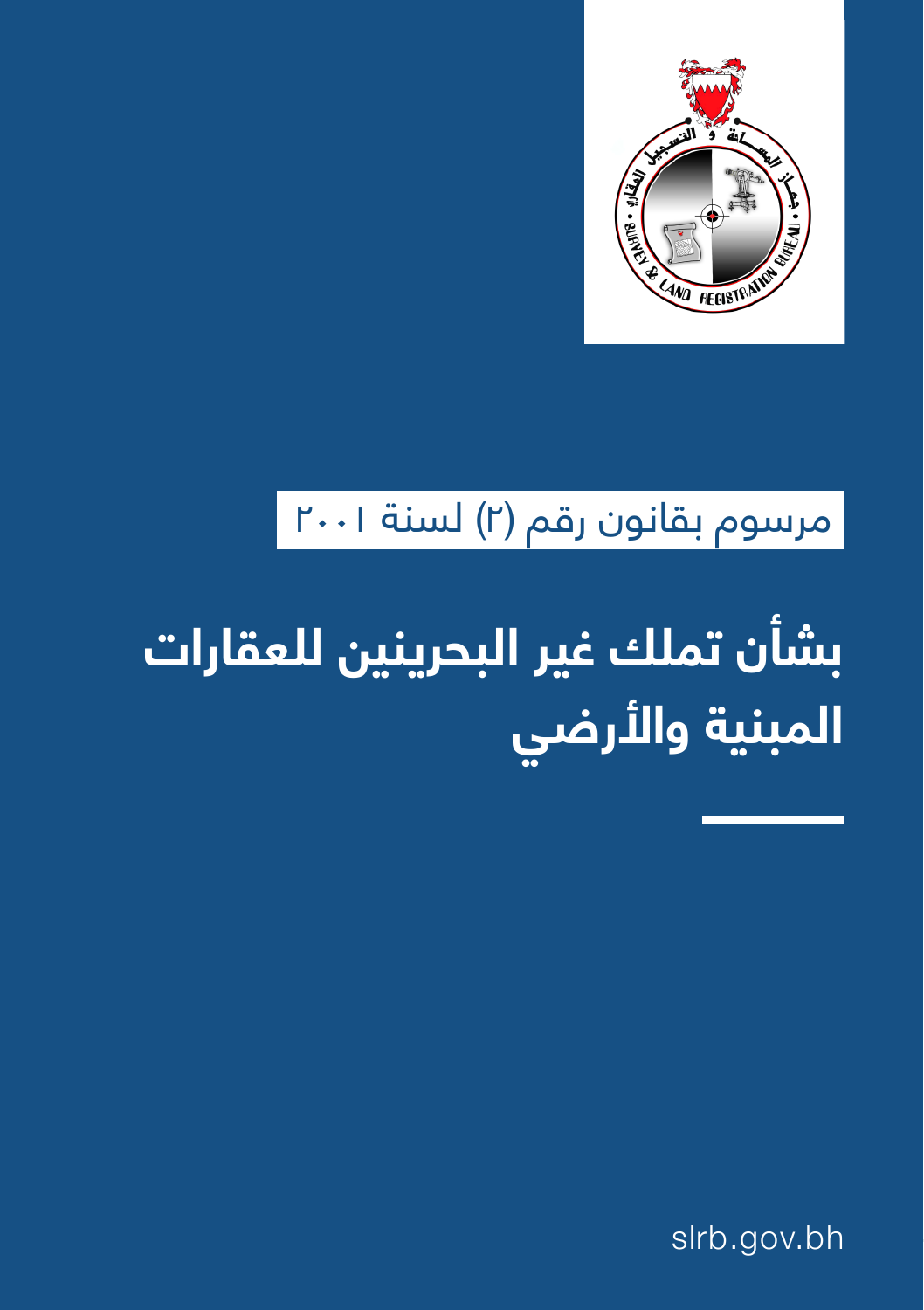مرسوم بقانون رقم (۲) لسنة ۲۰۰۱

**بشأن تملك غير البحرينين للعقارات المبنية واألرضي**

slrb.gov.bh

جهاز المساحة والتسجيل العقاري bh.gov.slrb 3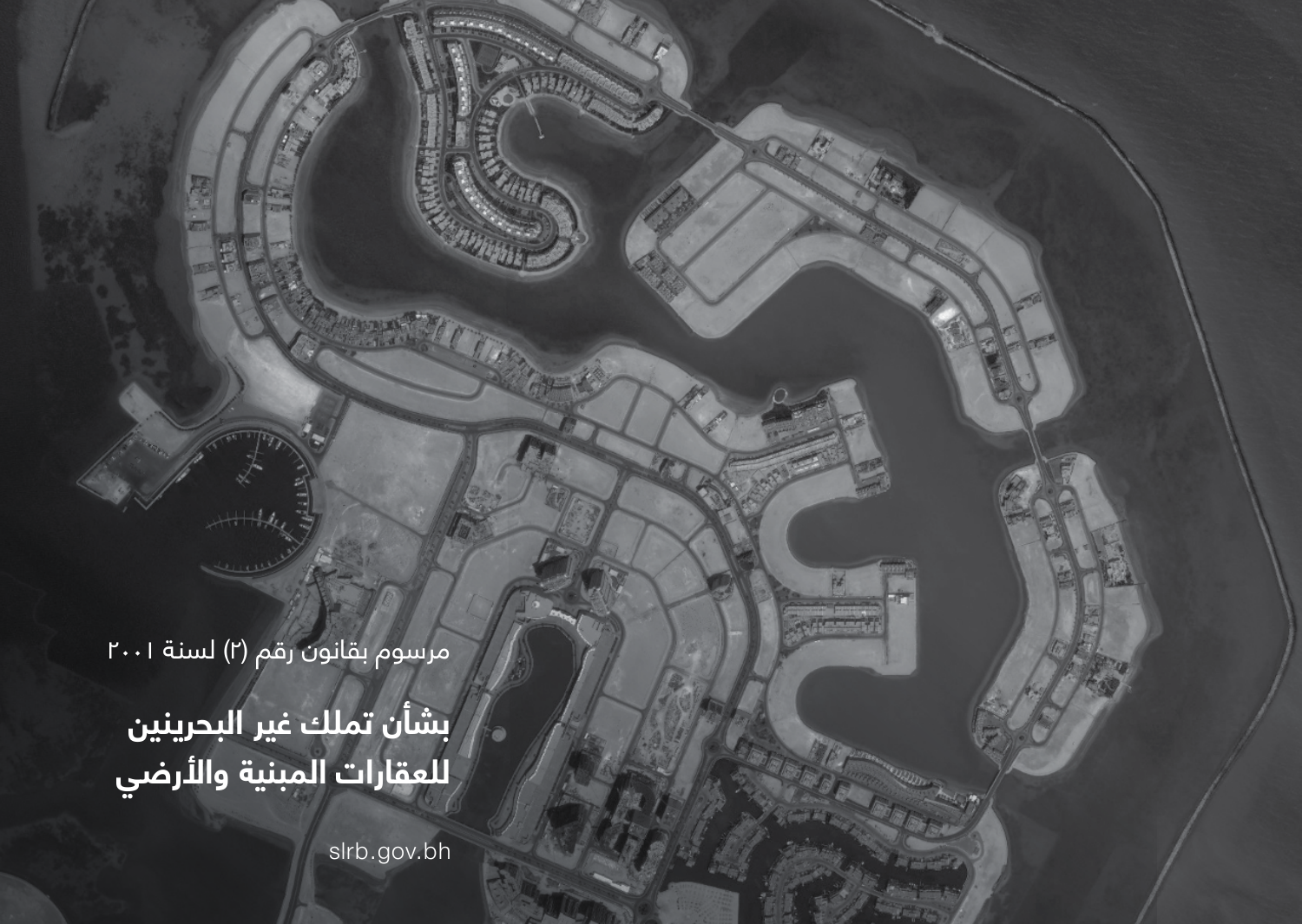مرسوم بقانون رقم (۲) لسنة ۲۰۰۱

بشأن تملك غير البحرينين للعقارات المبنية والأرضي

نحن حمد بن عيسى آل خليفة – أمير دولة البحرين،

بعد الإطلاع على الدستور،

وعلى الأمر الأميري رقم ( ٤ ) لسنة ١٩٧٥،

وعلى المرسوم بقانون رقم (٨) لسنة ١٩٧٠ بشأن استملاك الأراضي للمنفعة العامة وتعديلاته،

وعلى قانون التسجيل العقاري الصادر بالمرسوم بقانون رقم (١٥) لسنة  $1919$ 

وعلى المرسوم بقانون رقم (٨) لسنة ١٧٨٧ بتنظيم ملكية الطبقات والشقق،

١. وعلى المرسوم بقانون رقم (١١) لسنة ١٩٩٥ بشأن حماية الآثار،

وعلى المرسوم بقانون رقم (٢٨) لسنة ١٩٩٩ بشأن إنشاء وتنظيم المناطق الصناعية،

وعلى المرسوم بقانون رقم (٤٠) لسنة ١٩٩٩ بشأن تملك مواطني دول مجلس التعاون لدول الخليج العربية للعقارات المبنية والأراض*ى* فے دولة البحرين،

وبناءً على عرض وزير العدل والشئون الإسلامية،

وبعد أخذ رأي مجلس الشورى،

ويعد موافقة محلس الوزراء،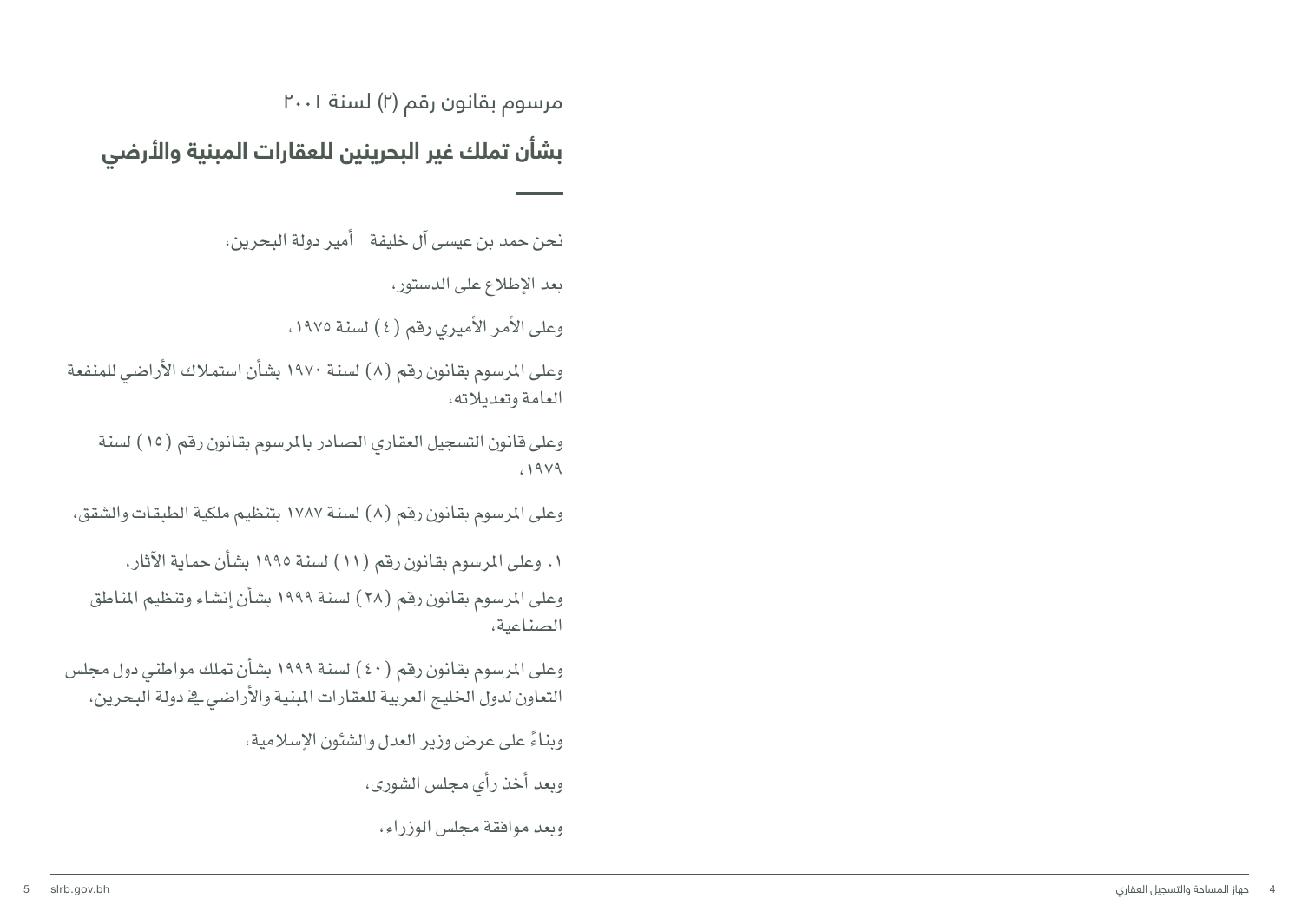رسمنا بالقانون الاتى:

#### المادة الأولى

مع عدم الإخلاء بحق مواطني دول مجلس التعاون لدول الخليج العربية في تملك العقارات المبنية والأراضى، يجوز لغير البحرينيين سواء أكانو أشخاصاً طبيعيين أو اعتاريين تملك العقارات المبنية والأراضي في دولة البحرين بإحدى طرق التصرف المقررة قانوناً أو بالميراث، وذلك في المُناطق وبالشروط التي يصدر بها قرار من مجلس الوزراء.

#### المادة الثانية

يجوز للشركات التجارية والصناعية والسياحية والمؤسسات المصرفية والمالية الأخرى الملوكة بالكامل لغير البحرينيين، والمرخص لها بممارسة نشاطها يخ دولة البحرين، تملك العقارات المبنية، والأراضى بغرض إقامة المشاريع الإفتصادية المسموح لها بممارسة الأنشطة فيها وفقا للشروط التالية:

- ٢. أن يكون الغرض من تأسيس الشركة أو المؤسسة في دولة البحرين إقامة منشأة تجارية أو صناعية أو مالية أو سياحية أو صحية أو تعليمة أو تدريبية أو أن تتخذ من دولة البحرين مركزاً رئيسياً لأستثمار أموالها في الأنشطة التي تتعلق بتوزيع السلع التي تنتجها أو الخدمات التي تقدمها أو غيرها من المشروعات الإفتصادية والإستثمارية أو أية أنشطة أخرى يصدر بتحديدها قرار من مجلس الوزراء.
	- ٣. أن يخصص العقار في المناطق التي يصدر بتحديدها قرار من مجلس الوزراء لمارسة النشاط المسموح به.
	- ٤. أن تكون مساحة العقار مناسبة لمارسة النشاط وفقا لما تحدده الجهة المختصة

#### المادة الثالثة

كل تصرف يصدر مخالفاً لأحكام هذا القانون يقع باطلاً ، ولا يترتب عليه أثر قانوني، ولايجوز قيده.

#### المادة الرابعة

يصدر مجلس الوزراء القرارات اللازمة لتنفيذ هذا القانون.

#### المادة الخامسة

على الوزراء — كل فيما يخصه — تنفيذ أحكام هذا القانون، ويعمل به من تاريخ نشره في الجريدة الرسمية.

> أمير دولة البحرين حمد بن عي*سى* آل خليفة

صدر قے قصر الرفاع: بتاريخ: ٢١ شوال ١٤٢١هـ الموافق: ١٦ يناير ٢٠٠١م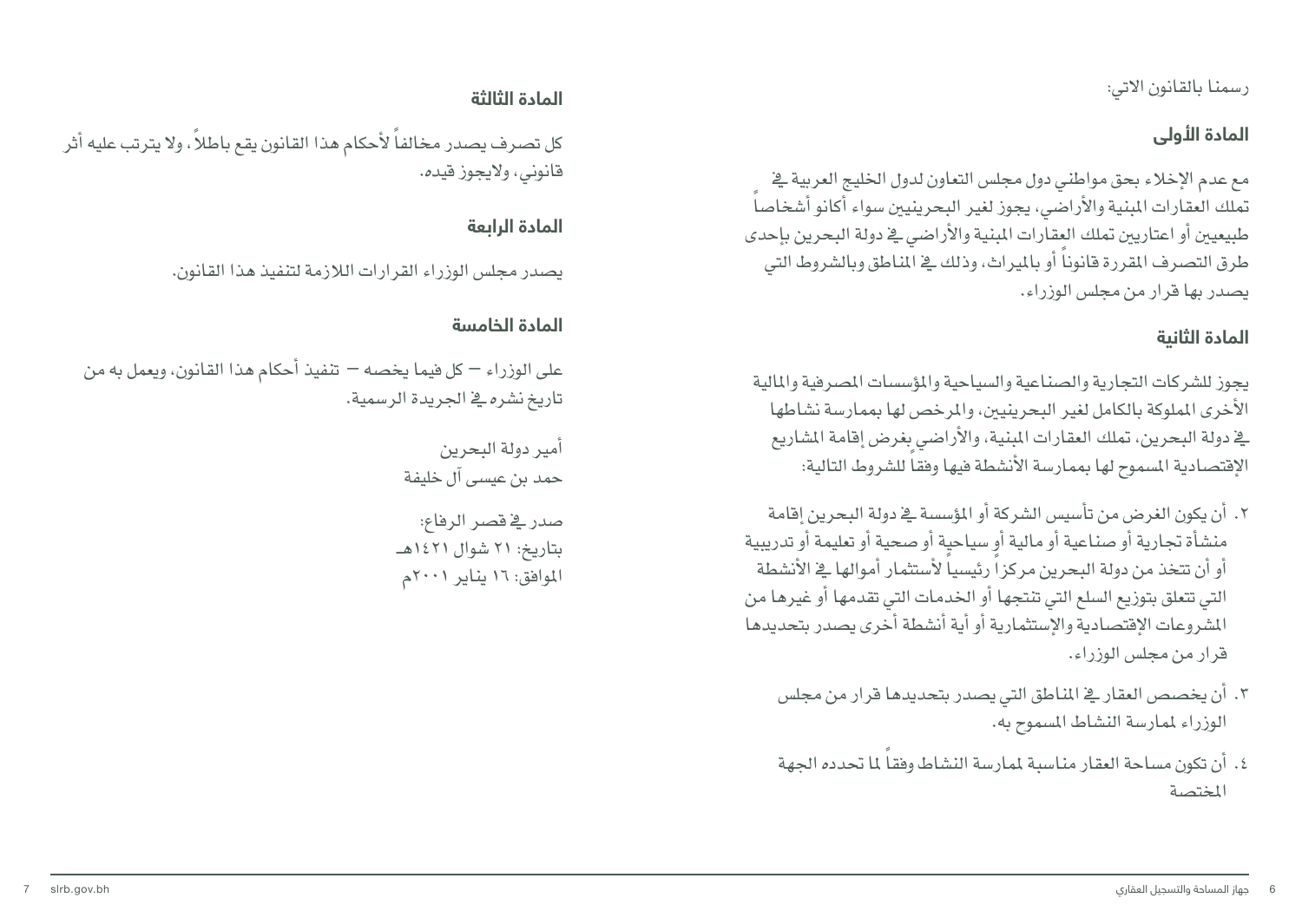### **Article 5**

The Ministers, each in his respective capacity, shall implement the provisions of this Law which shall come into effect from the date of its publication in the Official Gazette.

Signed: Hamad bin Isa Al Khalifa, Amir of the State of Bahrain

Issued at Rifaa Palace On 21<sup>st</sup> Shawal, 1421 Hijra Corresponding to 16<sup>th</sup> January, 2001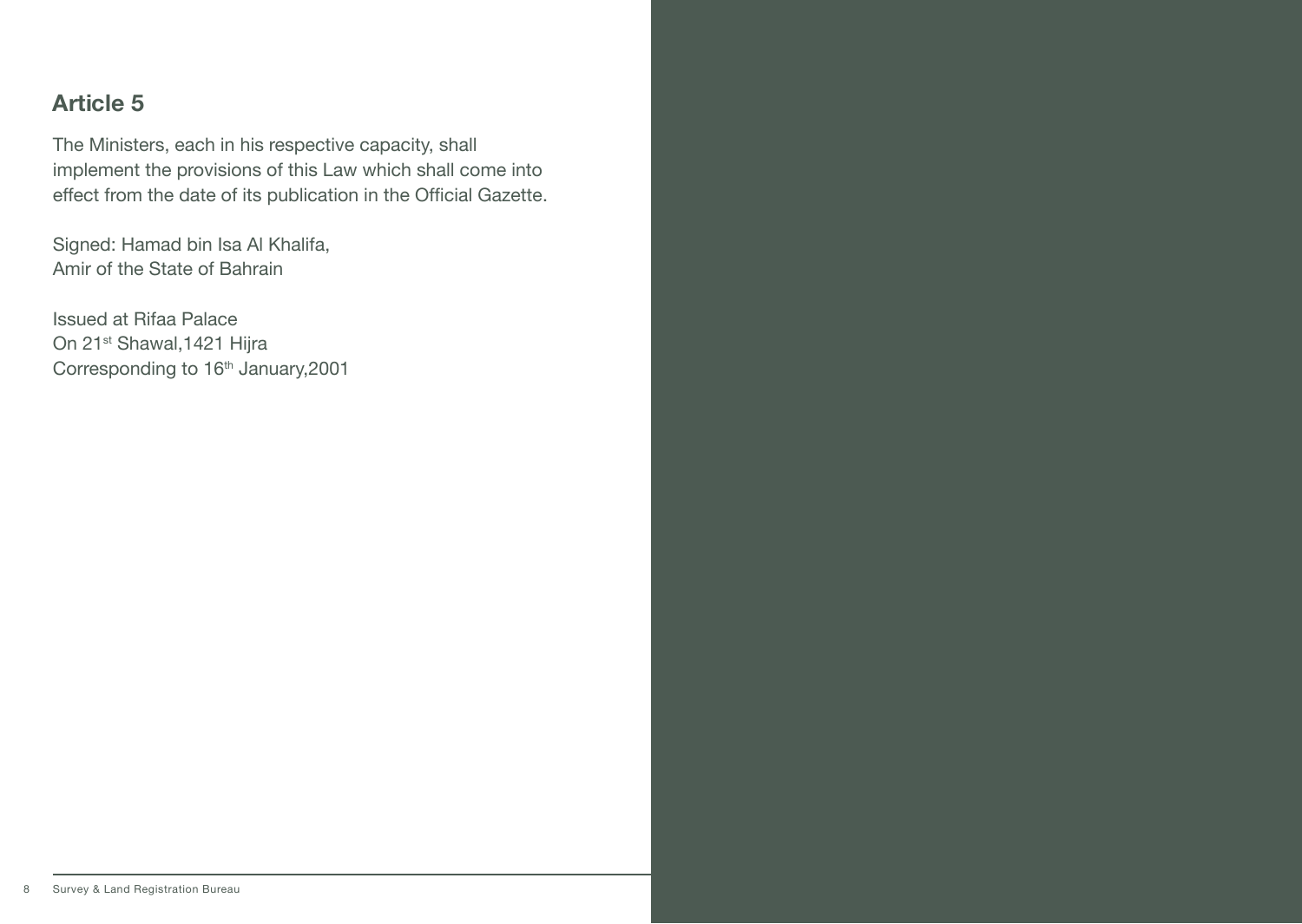ownership by the GCC Citizens of Built Properties and Land in the State of Bahrain.

And upon the submission of the Minister of Justice and Islamic Affairs.

And having sought the opinion of the Consultative Council.

And with the approval of the Council of Ministers,

HEREBY DECREE THE FOLLOWING LAW:

## **1 Article**

Without prejudice to the right of GCC citizens to own built properties and land, non-Bahrainis whether natural or corporate persons, may own built properties and land in the State of Bahrain by any of the legally prescribed methods of disposal or by way of inheritance in the areas and subject to the conditions to be prescribed by a resolution of the Council of Ministers.

## **2 Article**

Commercial, industrial and tourism companies and banking Bahrainis and licensed to carry on business in the State of and financial institutions that are fully owned by non-Bahrain may own built properties and land with the aim of setting up economic projects for which they are licensed to carry on business according to the following terms and :conditions

- 1. The object of incorporating the company or institution in the State of Bahrain shall be to set up a commercial, industrial, financial, tourism, health, educational or training business or to use the State of Bahrain as a principal centre for investing its funds in the business activities related to the distribution of goods which it manufactures or services it provides or such other economic and investment projects or any other business activities to be determined by a resolution of the Council of Ministers.
- 2. The property shall be allocated in the areas which shall be determined by a resolution of the Council of Ministers for carrying on the permitted business.
- 3. The property's area shall be suitable for carrying on the business as shall be decided by the concerned authority.

## **3 Article**

Every disposal made in contravention of the provisions of this Law shall be deemed illegal, shall not have a legal effect and shall not be registered.

## **Article 4**

The Council of Ministers shall issue the necessary resolutions for implementing this Law.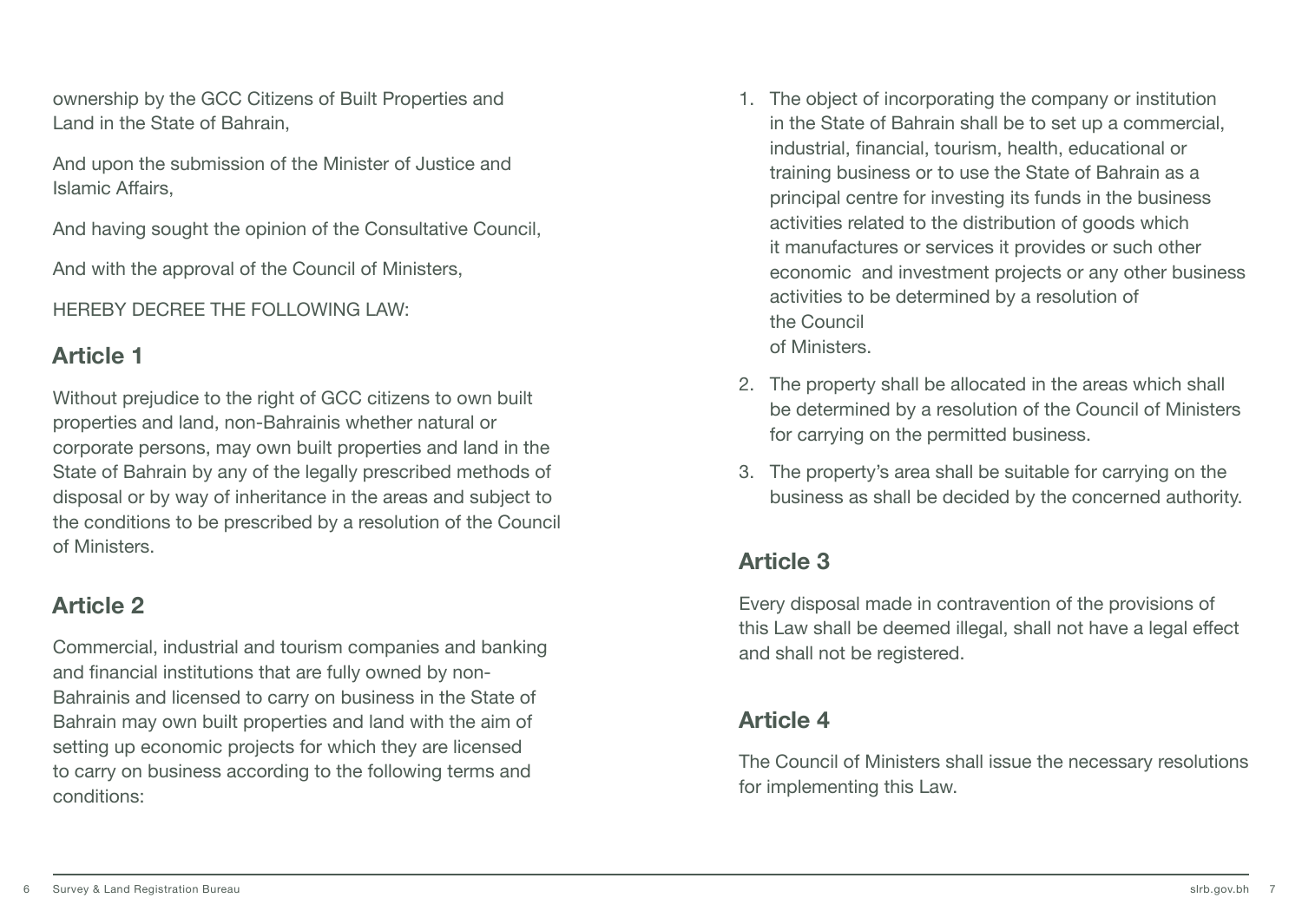LEGISLATIVE DECREE NO. (2) OF THE YEAR 2001

## **WITH RESPECT TO OWNERSHIP BY NON-BAHRAINIS OF BUILT PROPERTIES AND LAND**

We, Hamad bin Isa Al Khalifa, Amir of the State of Bahrain,

Having perused the Constitution,

And Amiri Order No.(4) of 1975,

And Legislative Decree No.(8) of 1970 with respect to the Acquisition of Land for the Public Benefit, as ,amended

And the Land Registration Law promulgated by Legislative Decree No.(15) of 1979,

And Legislative Decree No.(8) of 1987 Governing the Ownership of Storeys and Flats,

And Legislative Decree No.(11) of 1995 with respect to the Protection of Archaeological Relics,

And Legislative Decree No.(28) of 1999 with respect to the Establishment and Organisation of Industrial Estates.

And Legislative Decree No.(40) of 1999 with respect to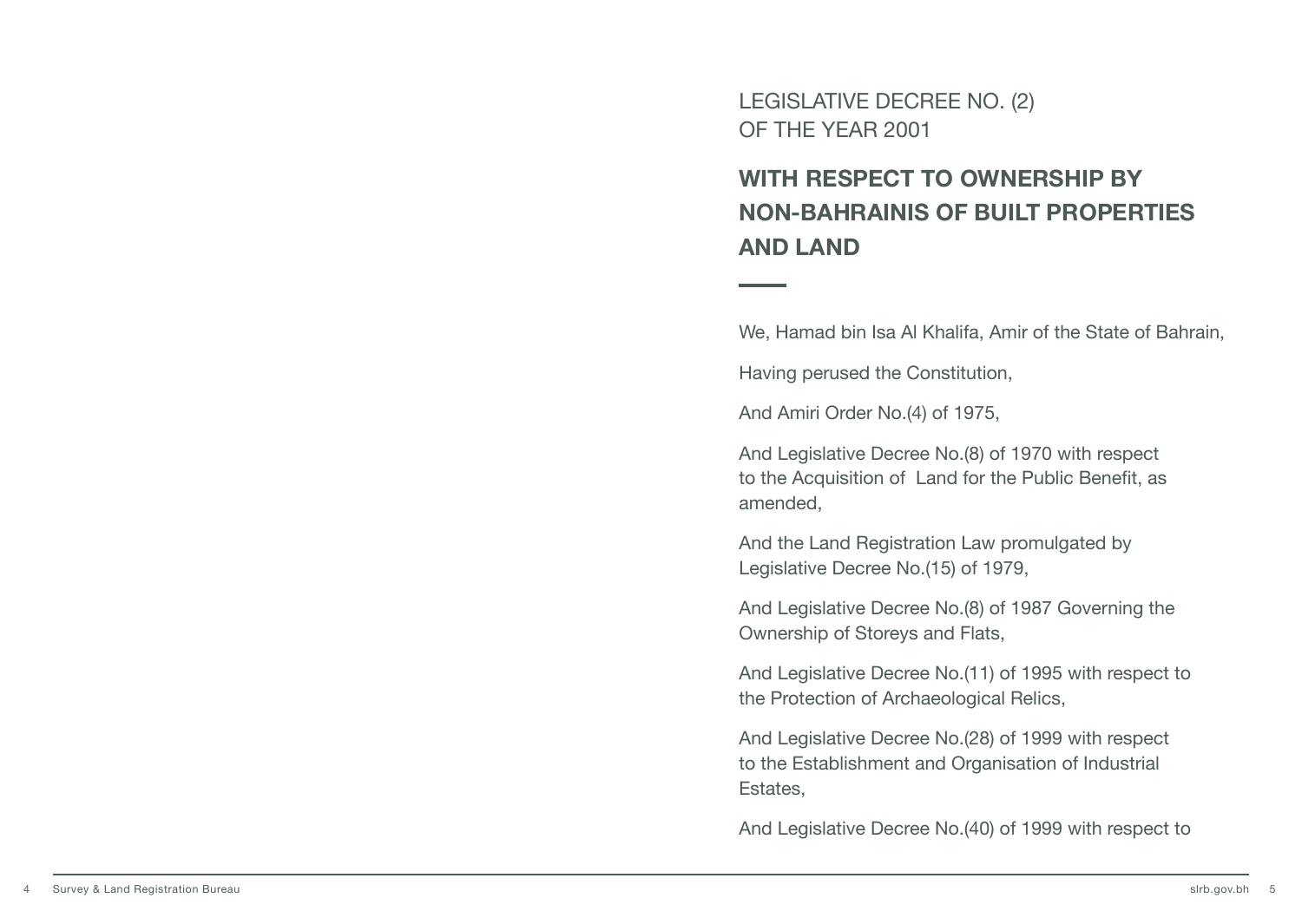Decree-Law No. (2) for the year 2001

**WITH RESPECT TO OWNERSHIP BY NON-BAHRAINIS OF BUILT PROPERTIES AND LAND** 

slrb.gov.bh

bh.gov.slr.b Bureau Registration Land Bureau Registration Land Bureau Registration Land Bureau Registration La